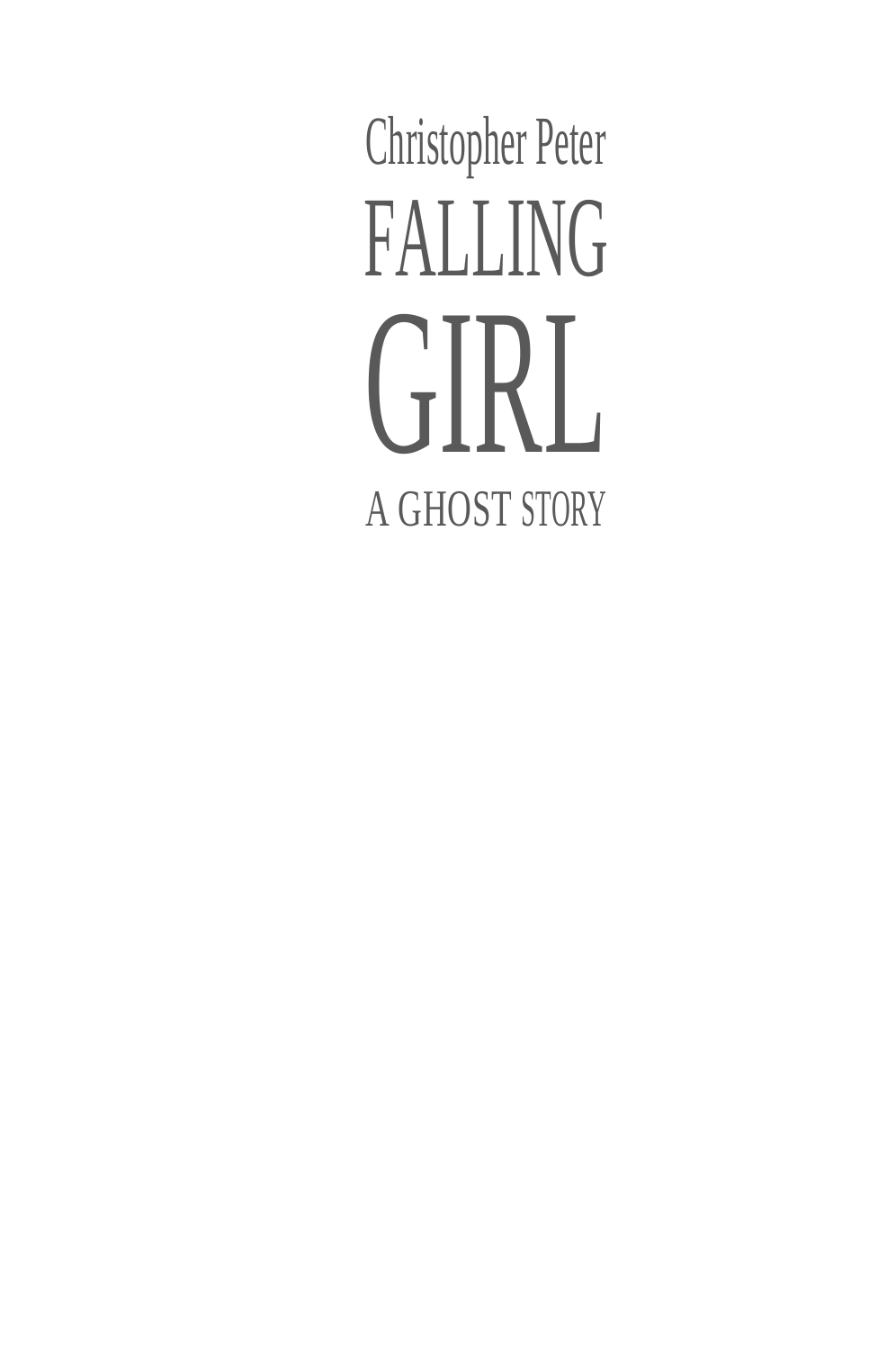Text copyright © 2012 Christopher Peter All Rights Reserved

> ISBN-13: 978-1479273669 ISBN-10: 147927366X

Kindle edition also available

[www.christopher-peter.com](http://www.christopher-peter.com/)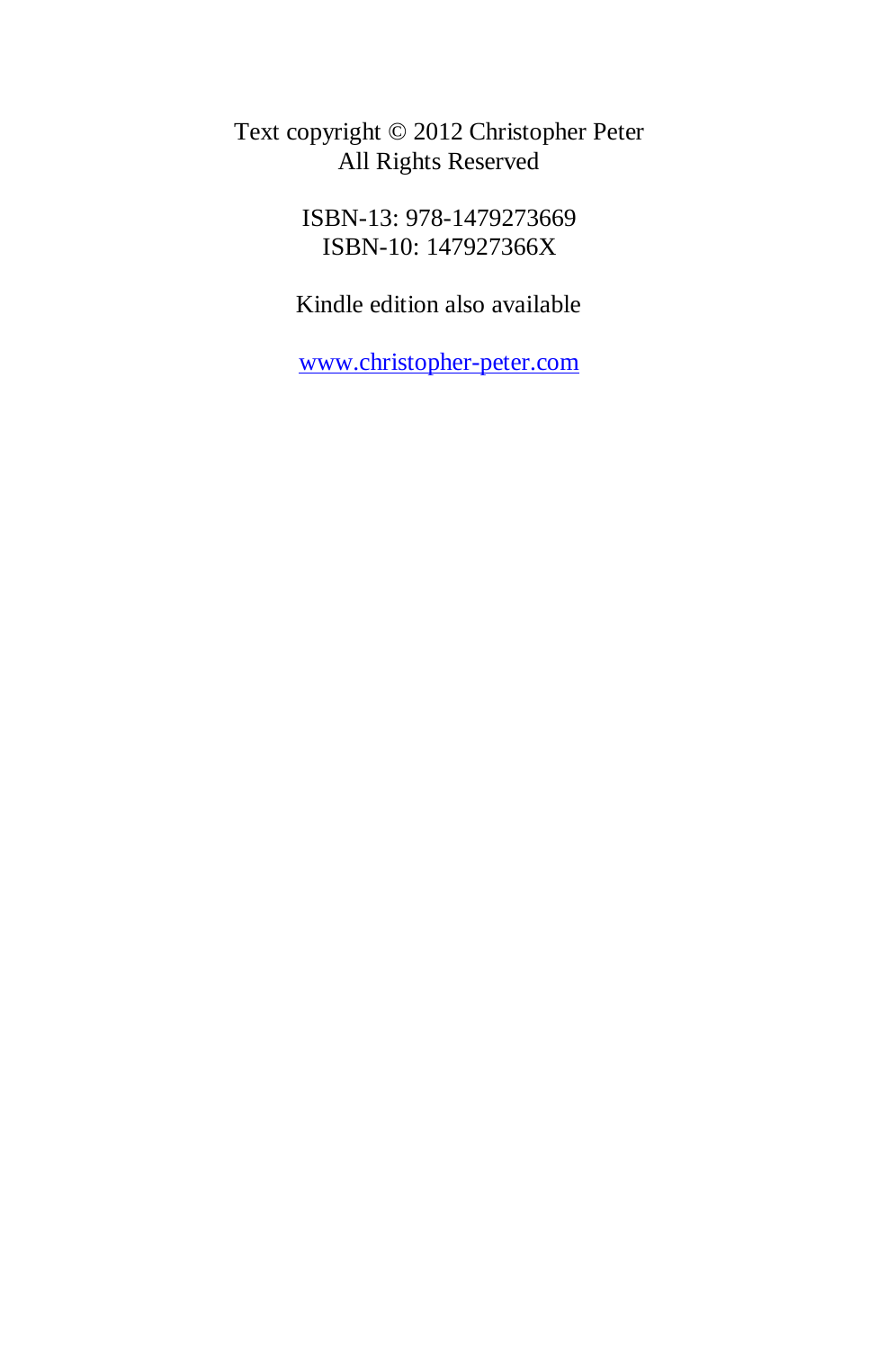## **Prologue: No-one there**

The torrential rain thundered onto the wooden planks, unleashing miniature bombs of water that bounced up around the Warden's feet. His trousers clung to his legs with tight clammy fingers, and lines of cold water coursed down his back and dripped off the end of his long nose.

And yet he hardly noticed any of this; instead he stared at the massive castle doors straight ahead, senseless to all else. He wanted desperately to look away, anywhere else, but he had simply lost the power to do so. So he just stood like a statue amidst the raging storm, as though something had sucked every drop of life right out of him; mute and helpless, doomed to wait, to hear again the sound he dreaded.

Then he flinched as it came  $-$  a loud, hollow thumping on the other side of the doors – once, twice, three times. His stricken mind scrambled to understand what could be making that sound, but really he knew that only one thing could be: a person on the inside, banging their fist on the solid timber.

The only problem was, he knew there was no-one there.

A few minutes earlier – though it seemed like an age away – at closing time, the Warden had crossed the wooden bridge from the ticket office to lock the castle doors as he had done countless times before. Dark clouds were pressing down on the green fields behind him and the air was heavy with the scent of oncoming rain, so he was in a hurry to lock up and get back to the shelter of the hut as soon as he could. He knew there could be no-one in the castle, as he had counted them in and counted them out as was his habit, and the last person had passed by the hut on their way back to the car park fifteen minutes earlier. Sometimes, being a cautious man, if he was in any doubt he would go into the outer bailey and call out three times very loudly, "Anyone there? Closing up!", just to make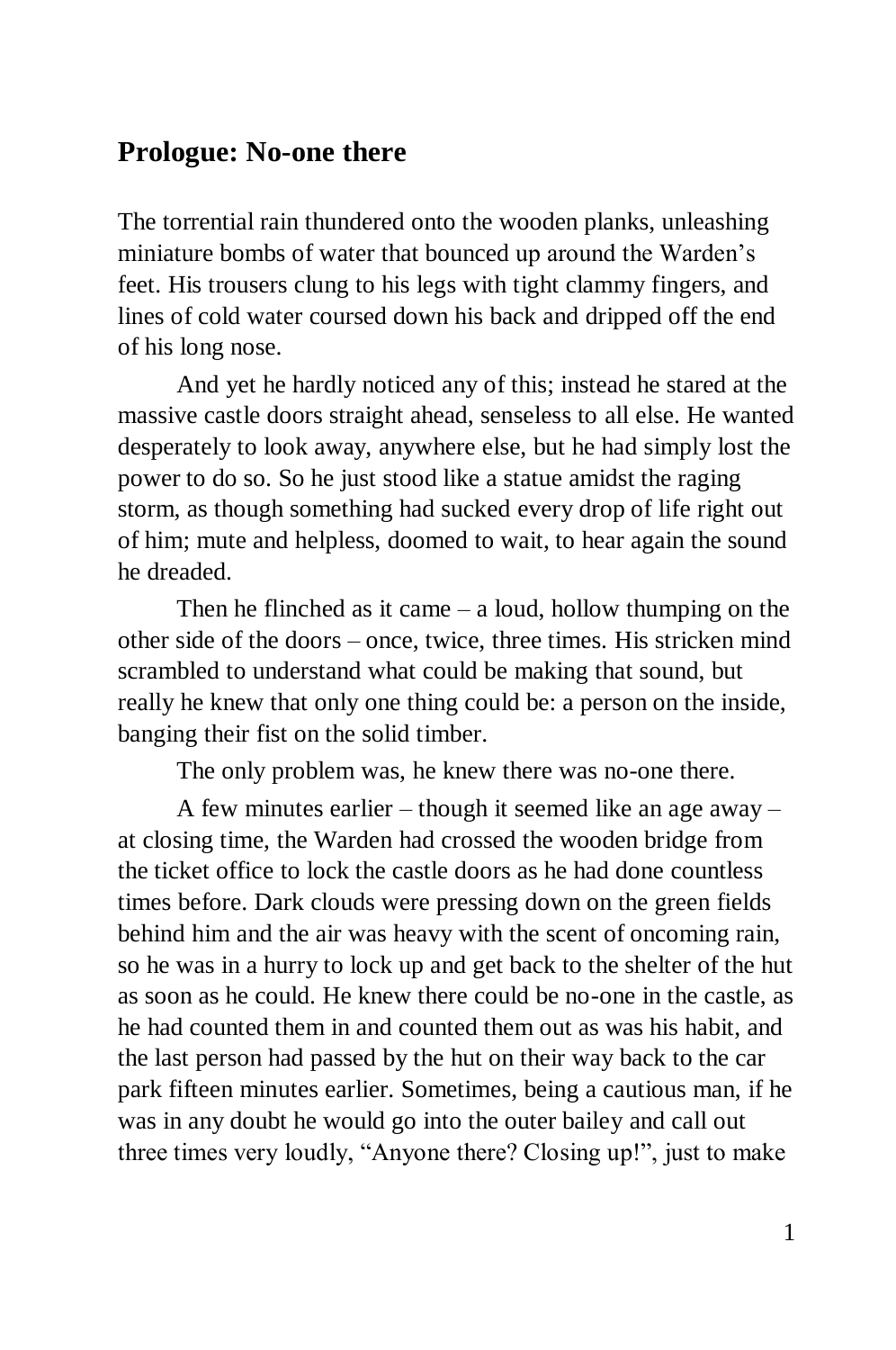absolutely sure there was no-one left inside before he locked up for the night; and in fact he had taken that very precaution tonight.

True, it was possible that someone could sneak in to the castle without passing the ticket office by climbing over the notvery-high fence that ringed the dry moat, and then gaining access through the postern gate towards the back of the castle. However, the Warden reasoned that anyone who got in that way would then just exit by the same route, and so the locking of the great gatehouse doors would not trap them inside overnight.

So that evening he had passed back through the gatehouse passage in the gathering gloom, pulled shut the large double doors behind him, and then locked them with the heavy brass key. The latch gave an echoing click, and he glanced nervously up at the slate-grey clouds now rearing over the castle. All around him the world had become still and almost oppressively quiet; nothing moved, the breeze had died and even the birds had fallen silent. He gave a sudden involuntary shiver, and began to hurry back across the bridge just as the first plump rain drops began to fall.

He had not gone six paces when he heard three loud, booming thumps on the wooden doors behind him. He tutted to himself as he turned and pulled out the key again. Damn – someone still inside. Why couldn't people pay more attention? He was going to get wet after all thanks to this joker!

But when he pushed the doors open and peered into the shadowy passage beyond, he could see no-one. "Hello?" he called impatiently into the musty air. "Come on, let's be having you. Come out now. I've got to lock up, it's closing time. Didn't you hear me call?" There was no reply; all he could hear was the soft pitter-patter of the rain behind him. He sighed. Kids, maybe? Got in through the postern gate, having a laugh? There was a small guard room off the left side of the passage, but a quick check inside found it empty. He made sure that the door to the store room on the other side of the passage was locked – yes it was, so they couldn't have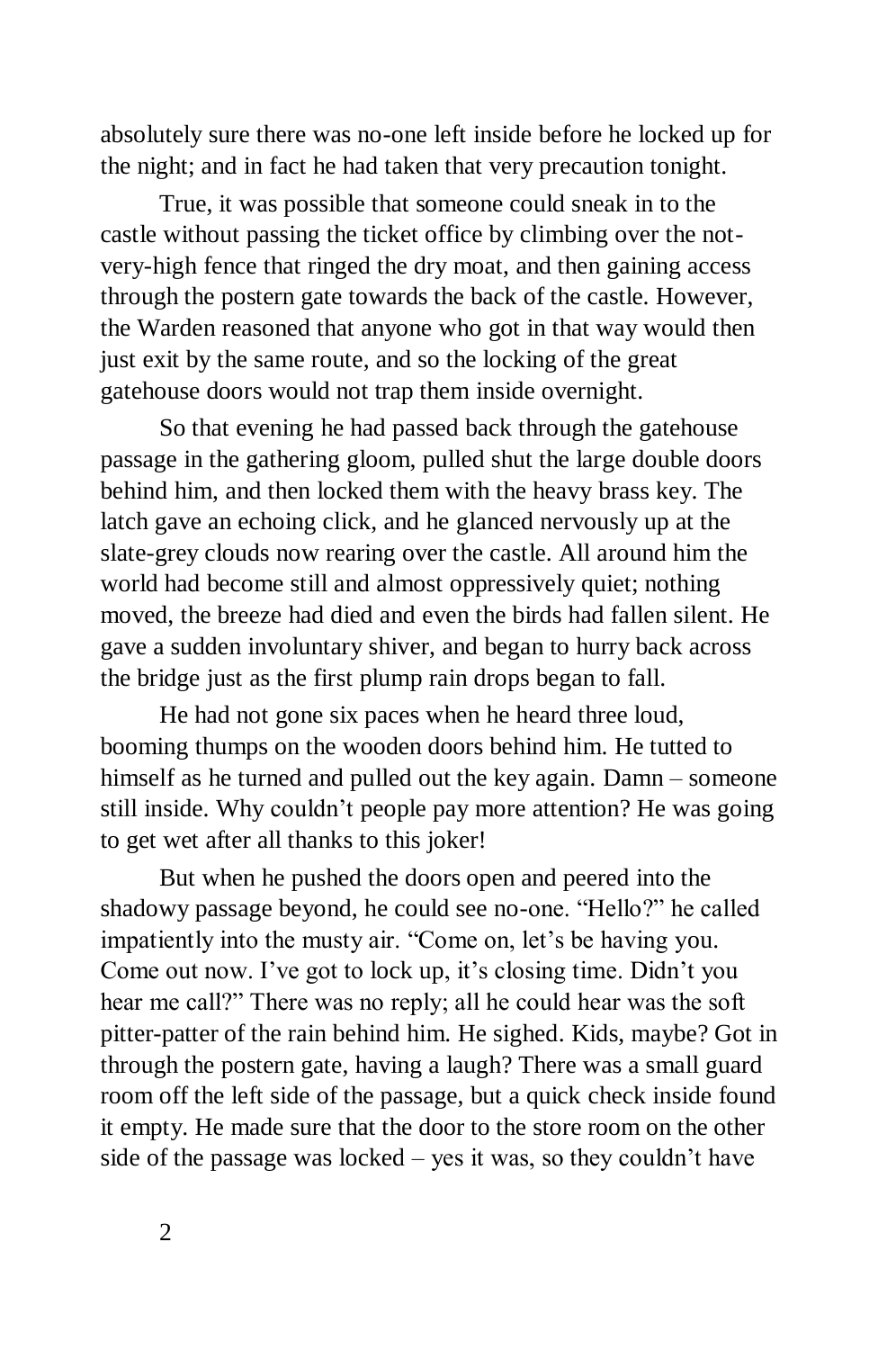gone in there. He then went to the far end and glanced quickly around the outer bailey, but again there was no-one to be seen. Well, if they were kids then they had been very quick and very quiet in getting back out of the gatehouse.

"OK, well I don't know where you are, but I'm locking up now and going home. If you need to get out, there's the postern gate over there," he called out, waving in that direction, "but you probably already know that. Goodnight!" The Warden tried to project control and self-assurance, but the heavy dusk seemed to stifle his voice; and dead silence was the only response from the dark corners and blank windows around him. He shrugged and strode back into the gatehouse, more quickly than usual. He told himself it was to beat the rain.

As he passed back through the inner gatehouse doorway he paused, noticing the black wrought iron gates pushed back flat against the passage walls there, and he had an idea. He had never locked these gates before, and actually did not really understand why they were there at all. Perhaps a previous Warden had been paranoid about the contents of the store room. For his own part he couldn't see why anyone would take too much trouble to steal a rusting old lawnmower, a few dusty garden tools and some scant cobweb-festooned remnants of building materials; and anyway the store room door was itself locked.

Now, however, he could see the point of the gates for that night at least. If he locked them, then whoever was in the castle could not sneak back into the gatehouse and try the same trick of banging on the outer doors. He found the right key on the bunch he held, and smiled to himself as he locked the gates. Warden one, smart alec kids nil. He glanced in the guard room once more on the way out – yes, still empty – and just to be absolutely sure he even checked the store room before locking it up again. Finally, having assured himself that no-one could possibly get in to the gatehouse passage again, he re-locked the outer doors. He had half a mind to nip round the side of the castle and wait by the postern gate to nab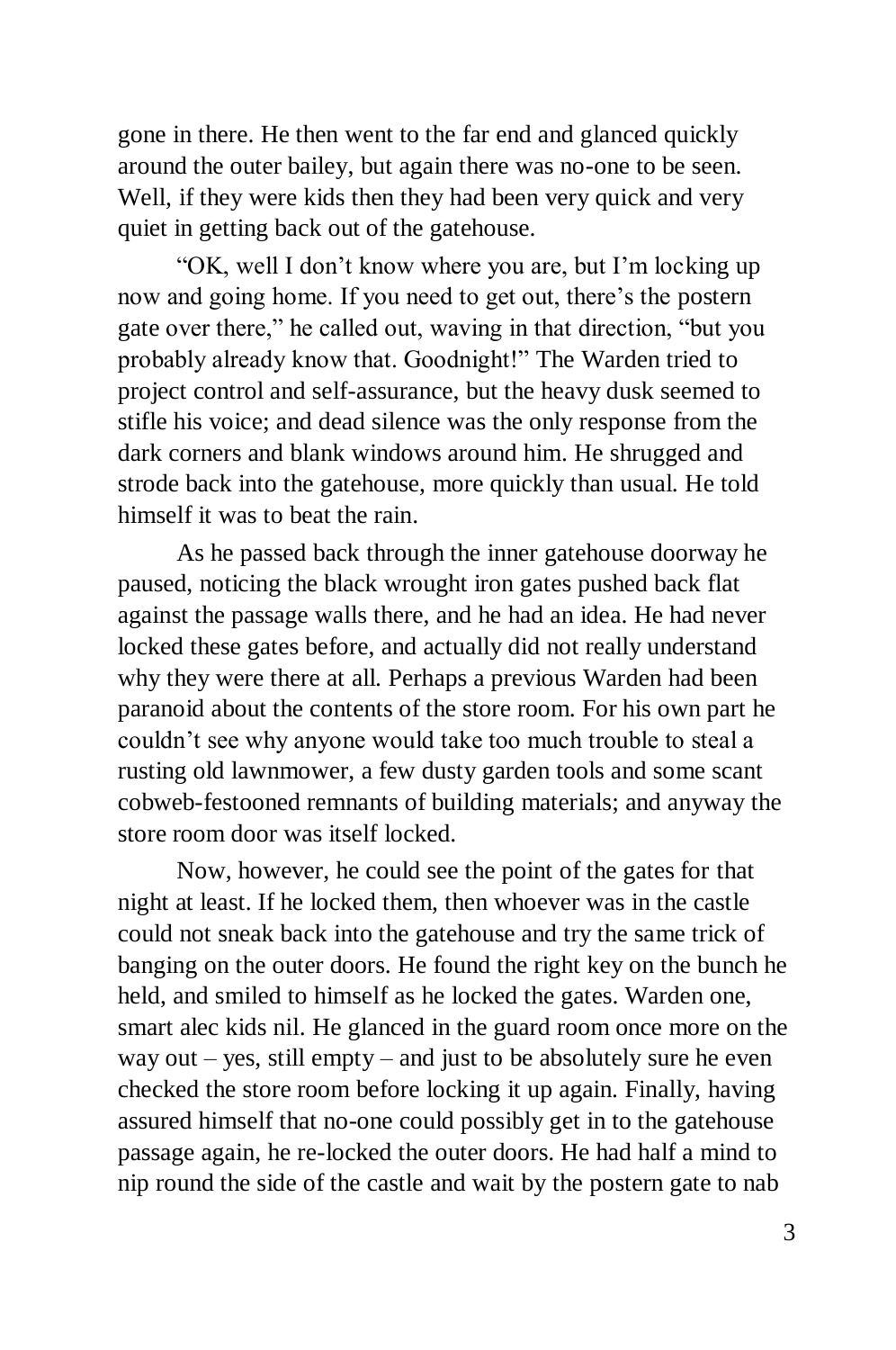whoever tried to slope out, but the steadily increasing rain persuaded him otherwise. Let them get soaked – served them right; he would just sit tight in his nice dry hut.

This time he got eight or nine paces before he heard the banging again – now even louder and faster, as if more urgent. He wheeled round and stared at the doors. What the–? He hesitated for just a second before racing back. He didn't know who was doing this, but he'd get them this time! A disquieting thought flashed across his mind, but he quickly smothered it – he was not an especially superstitious man, and being Warden of a lonely old castle would hardly be a suitable job for anyone who was.

He swung back the doors and burst into the passage looking around wildly – left, right, behind, even up. "Come on, where are you?" he bellowed, and the hard walls threw his voice back at him. He checked the guard room yet again, the store room door, then the iron gates at the end; still locked, just as he had left them. He stopped there, panting at the sudden exertion, and glared pointlessly through the bars of the gate into the darkening outer bailey.

As he retreated down the passage, his eye was caught by a tiny blur of movement. An ash-grey cobweb was twitching spasmodically on the wall. At first he thought it was stirred by an unfelt breeze until, moving closer, he perceived a small speckled moth held fast in the clinging trap, wings fluttering madly. Then he saw the spider, grey like the old wall on which it lived, scuttling towards its prey. The moth beat its wings ever more frantically, but the spider was nearly there, closing in with cold efficiency. The Warden was not a sentimental sort of person but right then he felt a twinge of pity for that insect. It was caught and there could be no escape, no matter how desperately it tried.

Something made him turn sharply. His eyes frantically scanned the swimming gloom. "What ... ?" he whispered. His mind was a storm of thoughts, none of which he dared entertain. Then he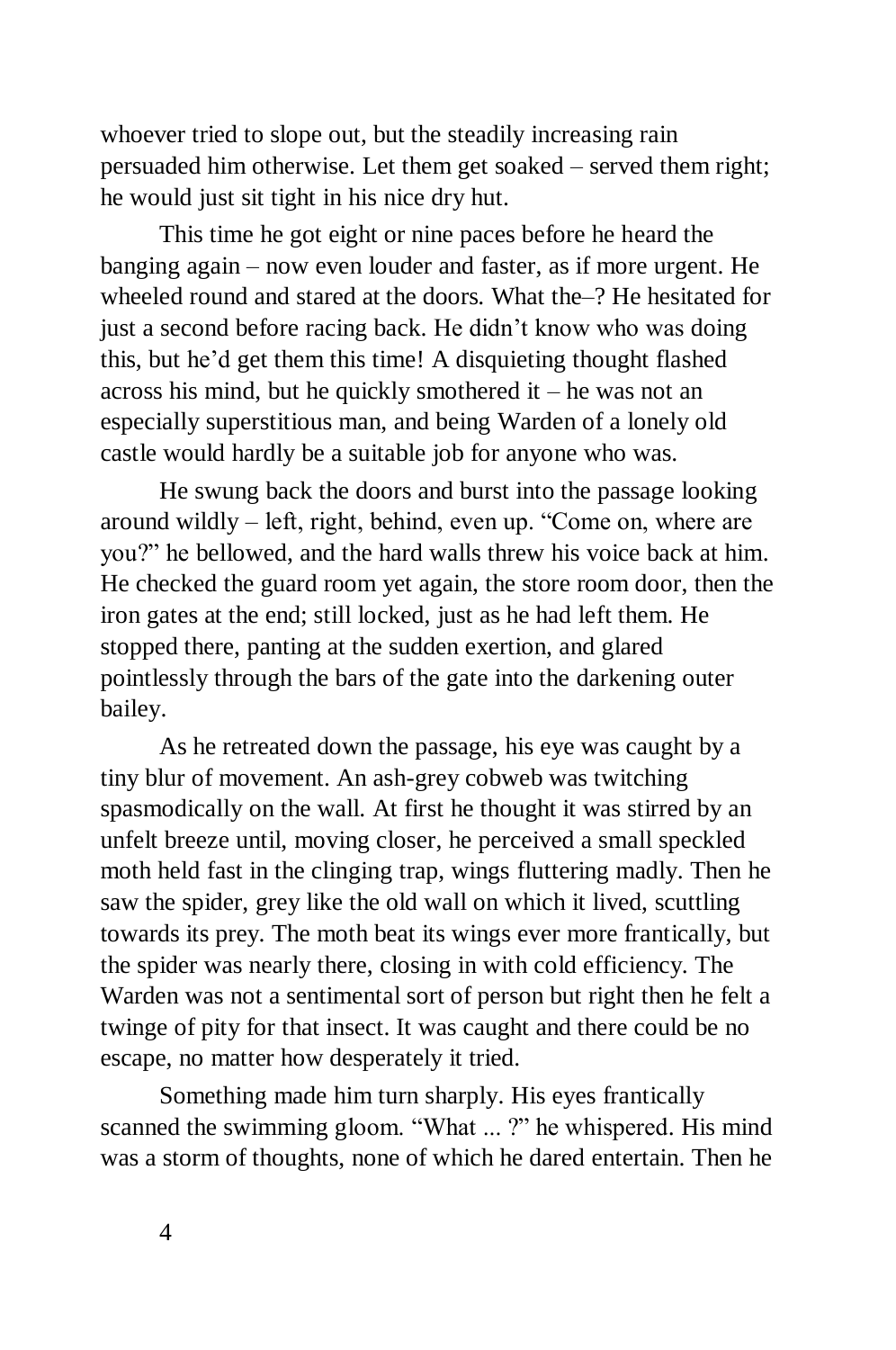shook himself. He must not be a fool. He had no idea what was going on here, but it was time he just locked up and went home. That was all he needed to do.

The hairs on his head prickled and he realised he was sweating. He broke into a trot but the passage seemed to stretch out before him. He had no idea how long it took him to reach the wooden doors. Then, just as he touched the cold timber, he heard it.

Or thought it, or sensed it. He never really knew. But it was there, like a slither of ice penetrating his skull.

### *Don't go*

He froze, hand on the door. His heart pounded in his ears. He began to shake. No. No, he had heard nothing. It must be –

### *I don't want to be alone*

He couldn't move. He wanted to run, to shout, but his throat felt like it was carved from the same dry timber as the doors in front of him.

#### *Please*

He thought he felt something brush against his back. That was it. He fairly leapt through the doorway, whirled round, and with eyes cast down and half closed, lest he see something that might drive him insane, he yanked the doors shut. He tried to lock them but the key slipped from his clammy grasp and fell to the ground. He jerked down, grabbed the key and then, with shaking hands, finally locked the doors. Then he staggered back, his breath shredded into painful, shuddering gasps.

He had to wait only a few seconds to hear again that violent hammering, the impossible fist thumping onto the other side of the doors. There he stayed for he knew not how long, heedless to the rain drenching him to the skin. He heard the sounds at least two, maybe three more times. He could not tear himself away, but he dared not open the doors again. Was he losing his mind?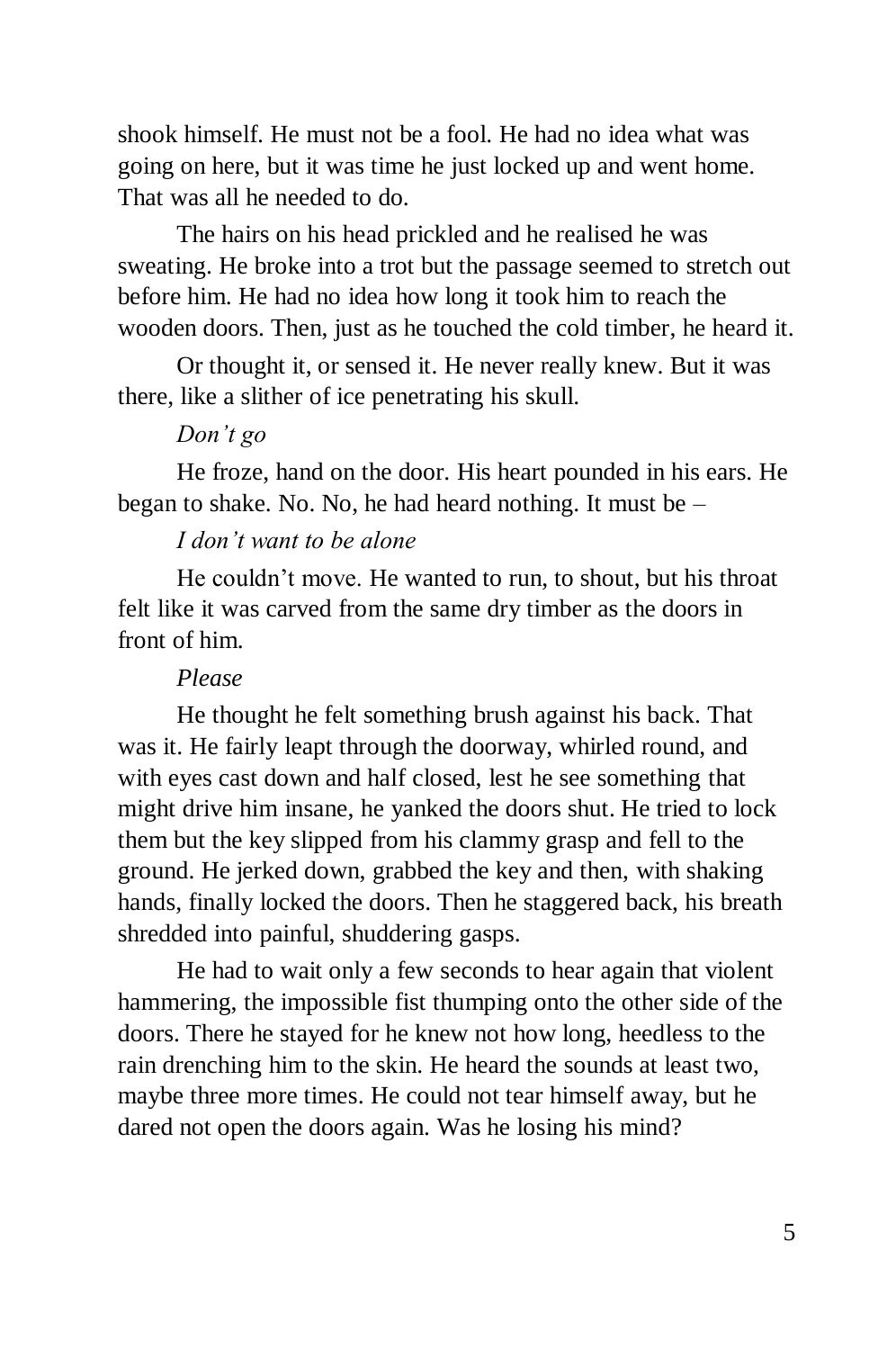Eventually a sharp whip-crack of thunder roused him from his stupor, and he turned and ran across the bridge. All thoughts of sheltering in the hut had gone now – anyway, he was already soaked – and so he just turned out the light, locked the door, and then resumed his rapid retreat to the car park. He jogged heavily along the path around the front of the castle, feet splashing in the rapidly growing puddles, all the while averting his eyes from the dark brooding fortress to his right.

His wife was already waiting for him in the car. She was amazed to see him so wet, bedraggled and fighting for breath, and tried to coax some explanation out of him on the way home, but he was tense and fidgety and would say very little. In fact she never did find out exactly what happened that night, as he would never speak of it.

The very next day he resigned as Warden and never saw Pentrillis Castle again. He thought himself a fool, for the job had suited him well, but he knew he could never again face locking up at the end of the day. Of course he had been tired, he told himself, needed a holiday, wasn't quite himself. But whatever had happened that autumn day, he feared for his sanity if he ever dared to return.

And so he didn't; but for months afterwards, frequently at first and then just occasionally, he found himself in his dreams in the dead of night back in the gatehouse, paralysed, feeling the darkness enfold him, and the impossible whisper slice in to his mind.

*Please ...*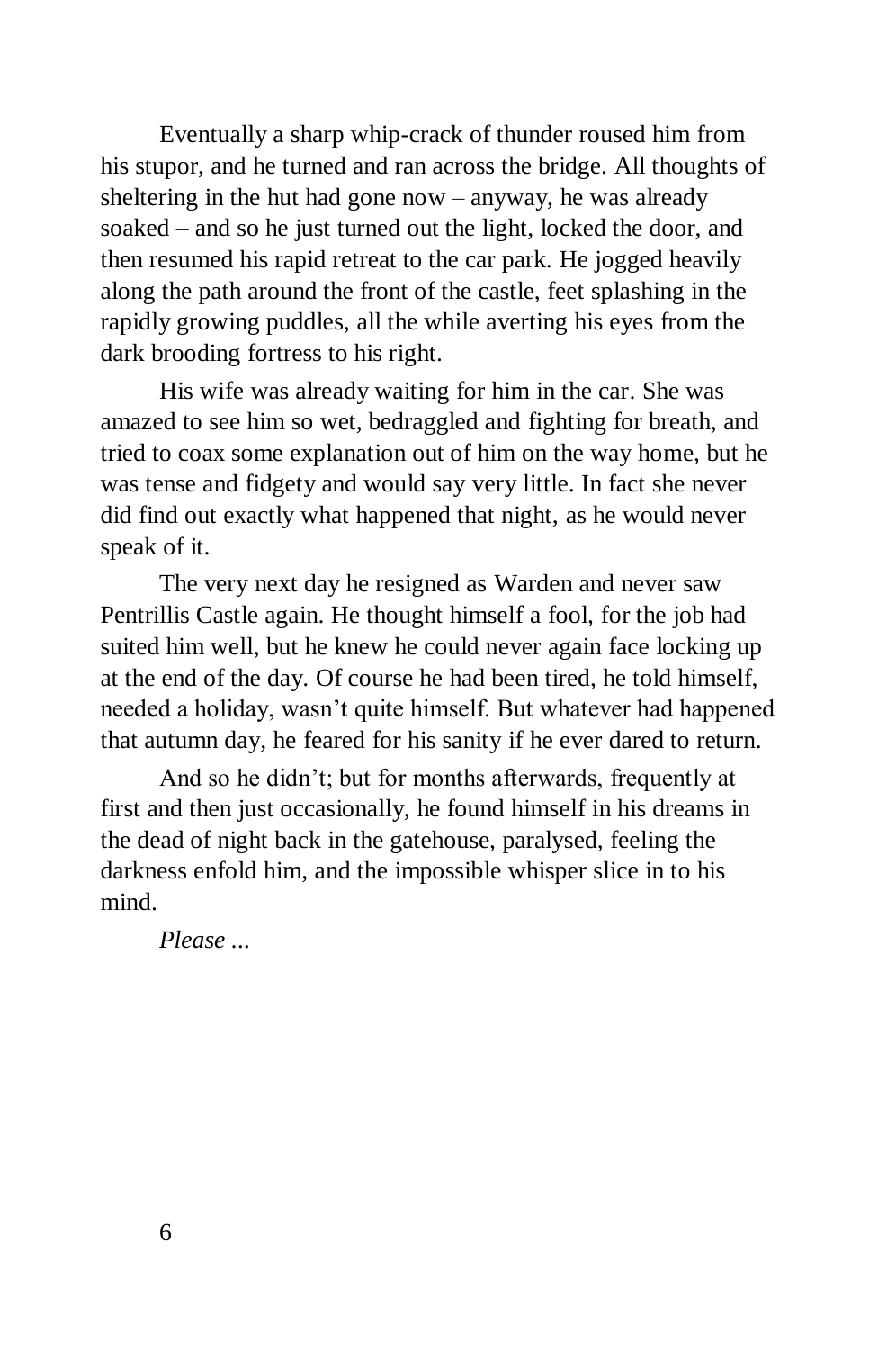# **Chapter 1: Shifting shadows**

By the time her Dad's grimy people carrier swung into Pentrillis Castle car park, Ellie Black was ready to jump out whether it was still moving or not. It wasn't just that her step-brother was being every bit as nauseating as usual; to make matters even worse, her Dad's mood had lurched into near-homicidal rage following an overdose of bickering children, infuriating road works and a satnav that somehow managed to get them lost in an impenetrable maze of country lanes. Finally a signpost to the castle had been spotted hiding in an overgrown hedge, and so mercifully the nightmare journey had drawn to a close. Dad braked just a bit too sharply and the car slid to a halt in a flurry of grit, but he got no further than opening his mouth before his daughter had flung open the door and escaped to the cool air of the summer's afternoon.

Well, summer it might be, but apparently no-one had thought to tell the weather. The psychotically jolly TV weather girl had trilled that the day would be breezy, cloudy and "mostly" dry. "Mostly", it seemed, did not include Pentrillis Castle car park, as a dour drizzle had already soaked the broken tarmac and surrounding bushes, making them glisten dully in the subdued light. The sun was making itself scarce as usual, skulking behind stubborn grey cloud as had been its habit through most of that July. For once though Ellie didn't care too much, so relieved was she to be outside. She gulped lungfuls of air, desperate to expel the claustrophobic gloom of the car.

"Ellie, put on your coat. Your mum'll kill me," Dad called from behind her.

"OK," she sighed, opening up the back of the car to fetch her blue raincoat. She glanced at her black fingertips. Ugh. Didn't he ever wash this car?

"Get mine too," Callum grunted expressionlessly from the back seat.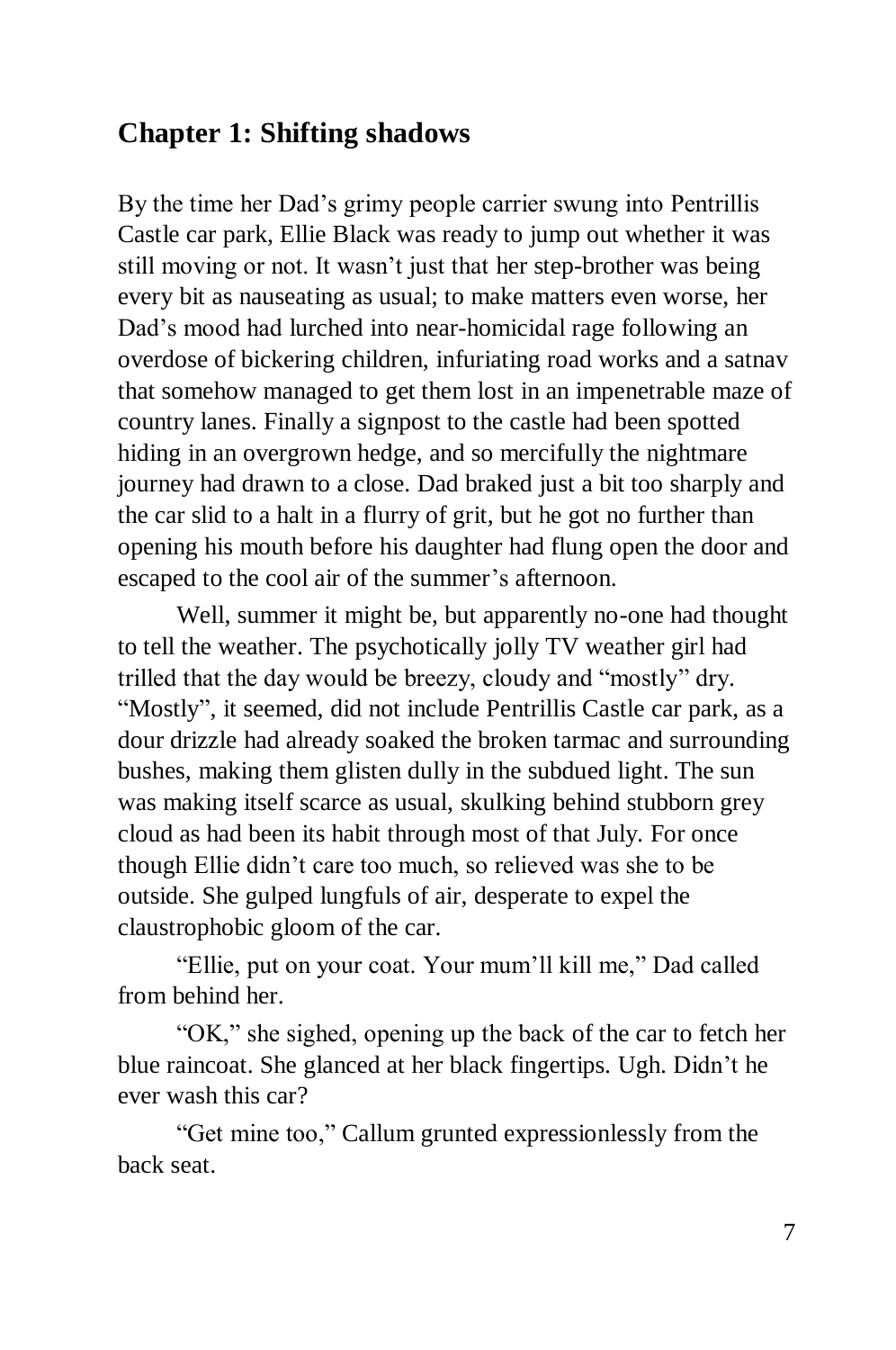"Yes sir. Right away sir. Would you like me to put it on for you too sir?" She knew her sarcasm would be lost on him – Callum's skull was about a mile thick and very little got through it – but it was the kind of thing that kept her sane. Well almost sane.

"Shuddup," Callum muttered, turning back to his phone (little else ever held his attention for long). "Rob, tell her, she's being rude again."

"That's rich coming from you," shot back Ellie. "You've got a first class *degree* in rudeness."

From the driver's seat came a long, juddering sigh. "OK, Callum, put that thing away now. We're here. Let's go." Robert Black climbed heavily out of the car, then reflexively patted the top pocket of his shirt. His expression darkened further. Ellie pulled a face; much as she had hated him smoking, she had to admit that her Dad had been noticeably tetchier during the three weeks since his latest last ever cigarette.

From within the car came the peculiar whiny grunt that was one of her big step-brother's most charming trademarks. "Stupid boring castle. Why did we have to come here anyway?"

Ellie felt her hackles rise again, but she bit her lip. There was no point in reminding him that today it had been his turn to choose where they went for lunch and hers of where to go afterwards. She had sat in that greasy fast food so-called "restaurant" and watched Callum attack with grim enthusiasm a pile of fried chicken of doubtful origin, while she had nibbled dejectedly on as little as possible, despite which she now had the faint sickly feeling of oily junk sitting heavily in her stomach. It would serve him right if he was dead before he was forty, his arteries congealed to a dead stop. She didn't know anyone with a worse diet.

Dad didn't seem in the mood to argue either. "Come on. Out you get. You're not staying in there."

As far as Ellie was concerned Callum could stay in the car if he wanted. She didn't really want him trailing sullenly after her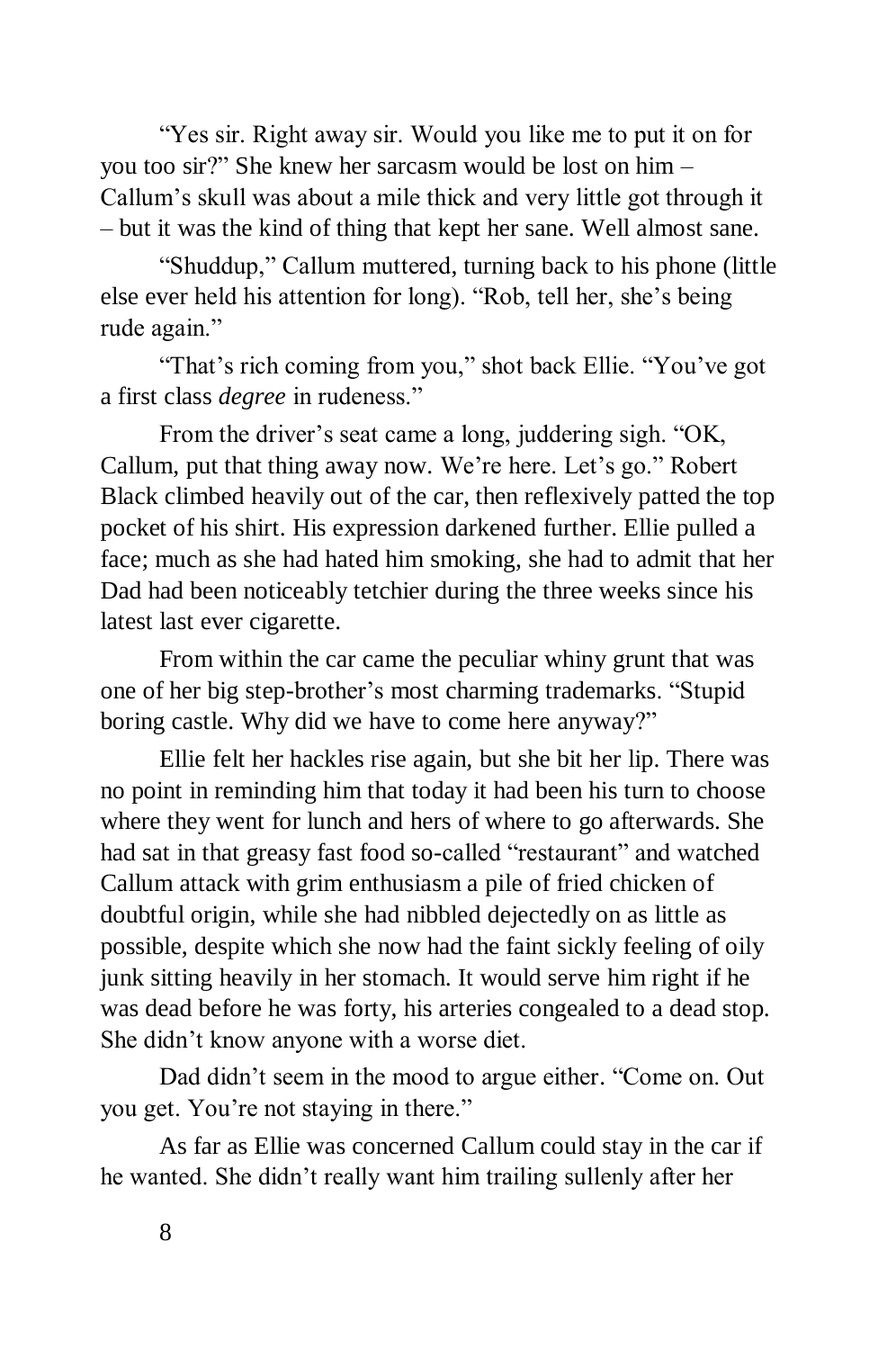around the castle. But Dad had promised Susan (as usual) that he wouldn't let her darling son sit alone texting his reptilian mates the whole time, but would instead ensure that he went for a nice healthy stroll or something. And of course, bond with Ellie. Apparently Susan hadn't yet realised, in spite of all the blindingly obvious evidence, that Callum was interested in bonding with his phone and absolutely nothing and no-one else, not least his pointless little step-sister.

Susan had appeared on the scene with bewildering speed after Dad's divorce from Ellie's mother. Susan was a divorcee herself, and with the package – unfortunately – came Callum. The only saving grace was that, since Mum had got custody of Ellie, she didn't actually have to live with her repugnant step-brother. (Dad of course did, which earned him a certain amount of sympathy in his daughter's eyes.) But what really crushed Ellie was when she was forced to share days like today with Callum. It wasn't fair. It wasn't enough that she had to keep seeing this – this *thing*, or that he lived with her Dad. Oh no – on the few precious occasions when she had quality time with Dad, this revolting little imbecile was invariably there too, spreading his gloom and spite like an oily stain over the day. In fact the more she thought about it, the angrier she felt.

So Ellie tried not to think about it. She began to move away – time to escape*.* With any luck Callum would find a quiet corner to sneakily resume his telecommunications while Dad would pretend not to notice. She could see only one other car, which was good; she didn't feel like having hordes of people around, especially not the gaggles of screeching little kids who too often infested castles on summer Saturdays.

Then she looked back as Callum swore sharply. He had dropped his precious phone as he was shuffling out the car. As Dad turned to wearily admonish him for his bad language, Ellie gazed at her step-brother much as you might find yourself unable to tear your eyes away from a road accident. It was so hard to believe that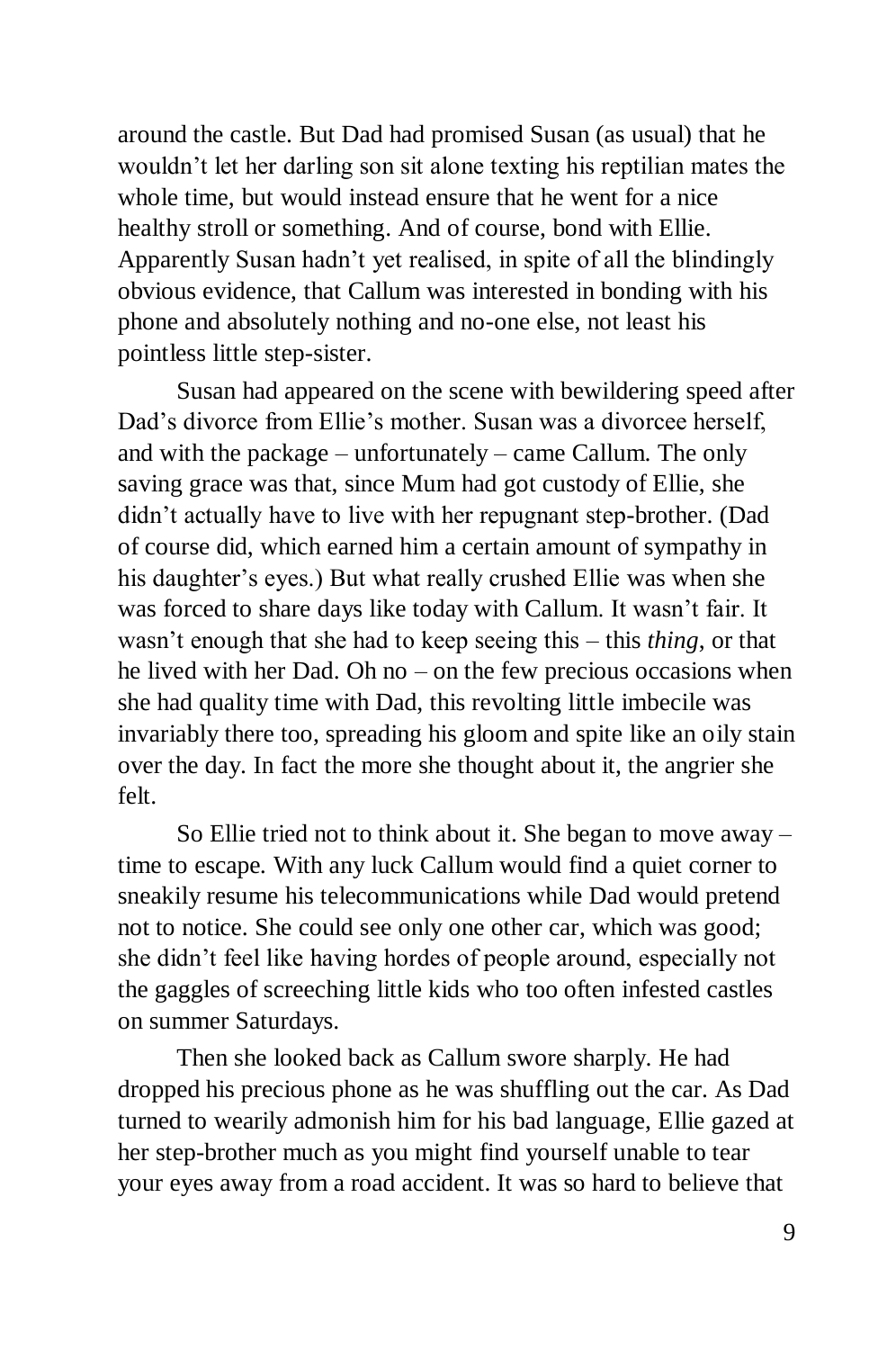he was nearly two years older than her. At thirteen, Callum Stubbs cut a short, slouching figure, with spiky greasy hair and an acnebesieged face which wore a largely fixed expression of sneering incredulity, as if he were permanently amazed at just how stupid, boring and/or unfair almost everything in the world was.

"What are you looking at?" Callum virtually spat as soon as he noticed her derisive eyes on him.

"Oh, nothing. Just admiring you good looks and sparkling personality. What do you think? Imbecile."

"Ellie!" The sharpness of Dad's interjection jolted her. "Please don't talk like that. It's really – it's just not helpful, OK?"

*Not helpful?* A lump rose in Ellie's throat. "What do you mean? Why do you always take *his* side? It's not fair...!"

"Oh don't be daft, I don't take anyone's side ..."

"You do! He can be as crap as he likes to me and you and Susan, but as soon as I say something back ..."

"Ellie, you know that's not true ..."

"It is! He's always giving me grief! But you just make allowances for him, don't you? Just because you can't handle him! You won't stand up to him – or Susan!" Hot tears prickled Ellie's eyes, but for a moment she felt oddly detached, watching as the rage buried deep inside her flared up, suddenly unstoppable.

"Ellie, that's enough!" Dad was practically shouting now. Ellie would not look at Callum but she caught sight of his smirking face in the corner of her eye.

That was it – stuff the both of them! "Fine. See you later then." At that Ellie spun around and began to stride off towards a track marked "To the Castle". She heard Dad call out her name but his voice spoke of resignation more than rage; it suggested he knew it was best to let her go. Even now part of her wanted him to call her back, to run after her; but another part would have hated it. She was afraid that she would cry if he did that and – no, not in front of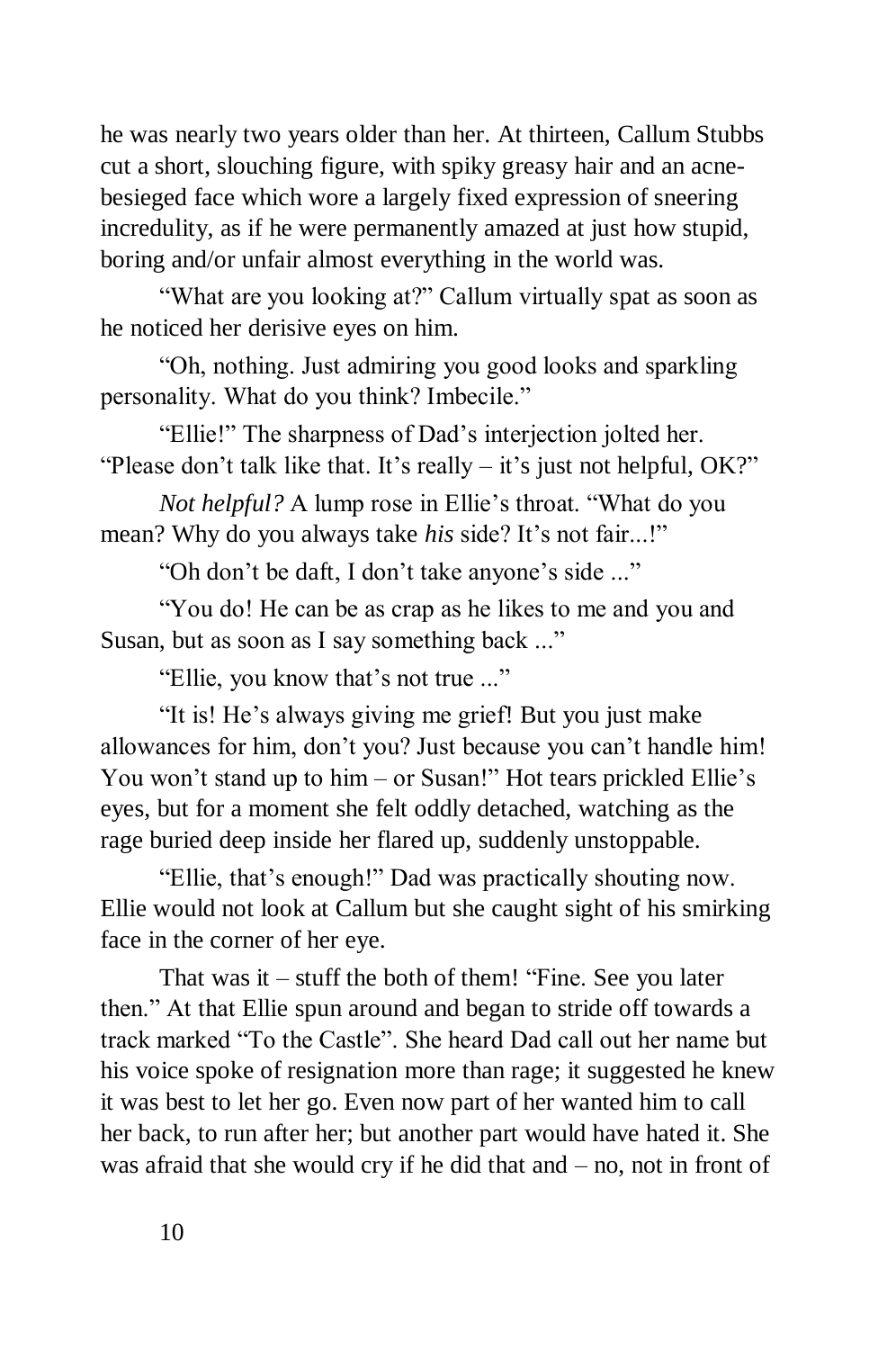Callum, no way. As it was she was thankful that neither of them could see the treacherous tear running down her cheek, nor know that her heart had gone ballistic inside her ribcage.

She breathed deeply as she walked and tried to think of nothing except the castle ahead. The track took her through a small wood, with branches of bright green leaves swaying and sighing above her head, and gradually the tight knot in her stomach began to loosen. Then she felt a flash of excitement as she caught first sight of dark old stone through the greenery ahead. Moments later she emerged from under the trees and paused to take in the view.

Pentrillis Castle lay before her, an impressively rugged fortress that seemed almost to have arisen from the rocky outcrop on which it stood. It was ringed by a smooth green dry moat, and at each corner were large circular towers, between which high curtain walls were topped by pitted, uneven battlements. The walls were a brooding dark grey in the light of that overcast afternoon, but then as she watched the sun abruptly forgot its shyness for a moment and slipped out from behind the clouds, and in response a deep rusty red blush passed over the old sandstone masonry. Poking slightly above the curtain wall was the top of a square keep, obviously built at a different time in different stone to the outer walls and towers, a contrasting ash grey like a jagged old tooth.

Most of Ellie's friends dismissed castles as old, dusty, boring beyond mention – no bright lights or fast food, no instant thrills. But for her, this timeless fortress held the promise of adventure, mystery and discovery. She loved exploring these rambling old buildings with their warren of cool dark passages, inviting doorways and dizzyingly steep winding staircases. Exciting, and just a little bit scary as well. She wasn't quite sure whether she believed in ghosts, but she was certain of one thing. When you entered the still, stony world of a medieval castle, leaving the insistently loud buzz of twenty-first century life fading away behind you, you could never really know what stories, what shadows might survive in the deep, dark, hidden places. The thing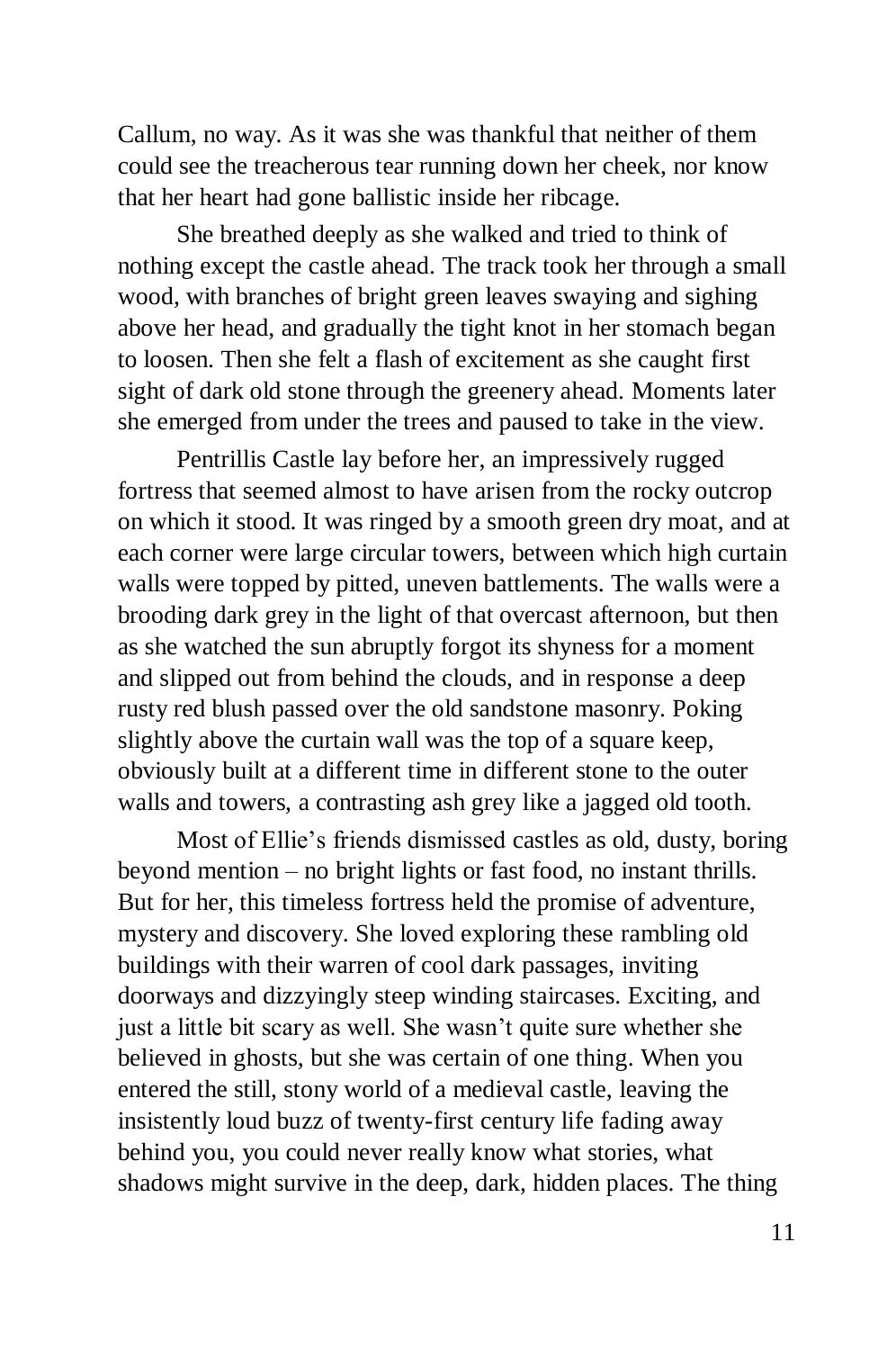it was easy to forget about castles was that once upon a time, for long decades and centuries, these now abandoned places were full of people; and wherever people lived and worked there would be laughter, weeping, longing and tragedy. All that experience, all that emotion might easily leave its imprint even on such a cold hard canvas.

Ellie shivered with a delicious anticipation as she began to follow the track around the side of the castle towards the entrance – until she stopped as she noticed someone on top of the grey keep. The figure wouldn't normally have caught her eye but there was something different about it. As she stood shading her eyes from the unexpected sunshine, she realised what it was. It looked like this person was straddling the guard rail around the top of the keep, with one leg over it. That was obviously a very dangerous thing to do – they might fall over the edge. Ellie squinted to look more closely but the top of the keep was a glaring grey-white in the bright sunlight, and the figure was blurred and indistinct. She blinked and rubbed her eyes – and all at once the figure wasn't there anymore. She scanned the top of the tower but whoever had been there was now out of sight. Had she been seeing things? Her eyes were playing tricks on her perhaps, dazzled by the sunlight – they weren't used to much of that in this lousy summer. Then she remembered that Dad and the unmentionable step-brother would soon catch up with her if she didn't get a move on, and so on she went.

As Ellie rounded the right-hand tower the front of the castle came in to view, revealing a commanding twin-towered gatehouse. From that a wooden bridge – perhaps in place of an older stone structure that no longer existed – spanned the width of the deep dry moat. At the near end of the bridge was a green wooden hut, presumably the ticket office and gift shop. She got out her purse – these days she liked to pay the entrance fee with her own pocket money.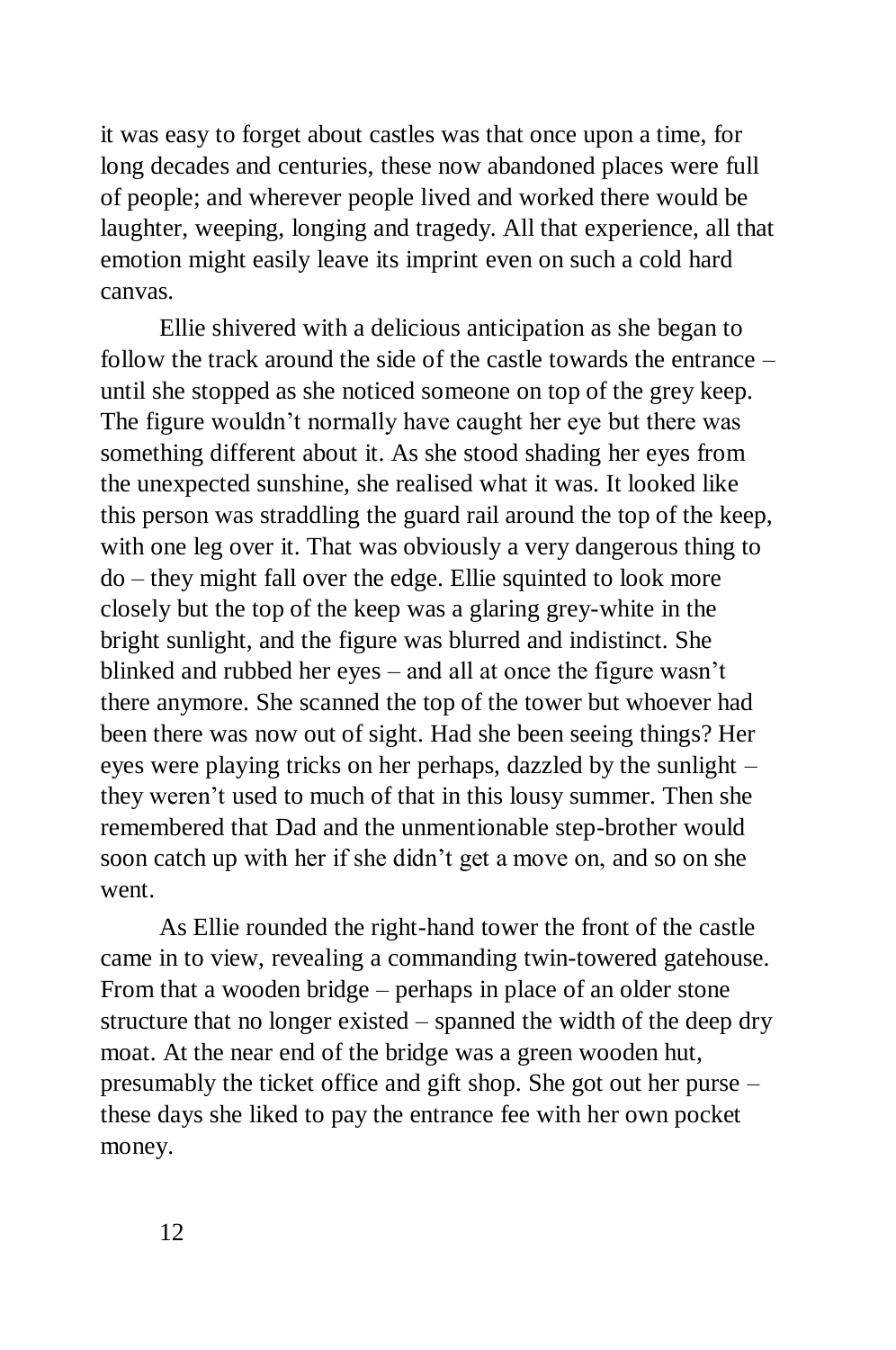A bell chimed as she opened the ticket office door and walked in. Behind the counter stood someone who she took to be the castle Warden, an oldish lady, in her early sixties perhaps, small and neat with a short blonde perm. She looked up and smiled as Ellie entered. "Hello love."

"Hi. One child please. And a guidebook?"

The lady smiled again as she handed Ellie her ticket, guidebook and change. "I must say it's good to have a visitor at last, it's been so quiet today. You're the first one in fact. Unnaturally quiet I'd call it. Must be the weather I suppose. Not all on your own are you?"

"Um ... no, my Dad and step-brother are behind me. They'll be here in a minute." She gave a rueful smile. "Probably arguing."

The lady chuckled. "Well you'd better hurry up and go in before they catch up then hadn't you? Do you like castles?"

"Oh yes."

"Yes they're such fun aren't they? And this is a very good one. The outer walls are complete and unbreached, which isn't actually true of most medieval castles, so the gatehouse really is the only way in and out, apart from a little postern gate. There's quite a lot to see inside too." She leaned forward and lowered her voice, adopting a slightly conspiratorial air. "There really is a lot to see, love. Keep your eyes peeled. The guidebook doesn't mention *everything*".

"Thanks," said Ellie as she smiled and left, glancing only quickly back up the track to catch a glimpse of Dad and Callum walking towards her. She saw Dad wave and the bent figure of her step-brother walking slightly behind, absorbed by his rotten phone. What a flipping surprise. She hurriedly turned the other way, pointedly not returning Dad's wave, and began to walk across the bridge. She found herself half wanting to wait for Dad and – what, apologise? But he had been so unfair – and yet she knew she shouldn't have said that he couldn't handle Callum. Even if it was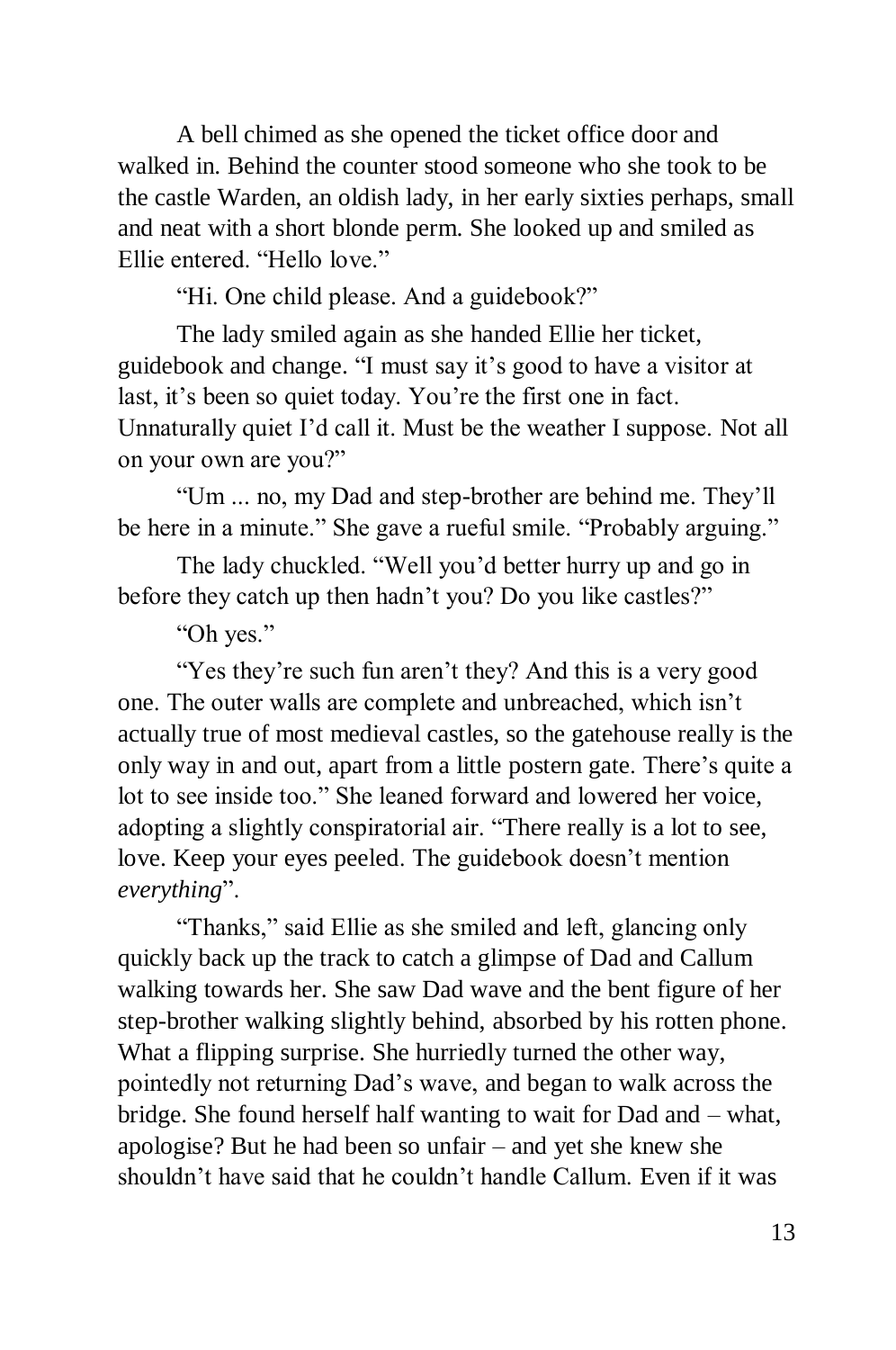true. Well it was no good hanging around anyway, with Callum there, so she screwed up her face and kept walking.

She was halfway across the bridge before she wondered why the guidebook apparently didn't mention everything, according to the Warden. Oh well, she'd see soon enough. The Warden didn't need to treat her like a little kid. As she approached the imposing castle entrance she noticed a large window with a pointed arch halfway up the left-hand gatehouse tower; it was of unusual size for the outside wall of a medieval castle and was the only window she'd noticed that had glass. It also looked rather like a church window, and she guessed that it might be a chapel.

She loved this bit, entering the castle, and so briefly the thought of her ridiculous family began to recede to the back of her mind. This was the start of an adventure of exploration, with all the anticipation of what lay ahead. As she passed under the high brooding arch, she looked back one last time at the outside world. Dad and Callum were just entering the ticket office hut. Predictably the sun had retreated back behind the clouds after its cameo appearance and the world had reverted to muted monotone. What with one thing and another, she wasn't exactly sorry to leave that world behind.

She walked down a wide passage. On the right-hand side was a locked wooden door. On the left was an open archway, beyond which was a small square room lit by a single arrow slit, and she paused only briefly there. Upon returning to the gatehouse passage and glancing back outside toward the Warden's hut, she was unpleasantly surprised to see Callum trotting across the bridge towards her. This was about as fast as she had ever seen him move – normally he seemed hell-bent on moving as slowly as possible, especially when other people clearly wished otherwise. Now however he appeared almost eager to see either the castle or Ellie. But of course either was about as likely as the Pope parachuting into the moat; the newly-returned drizzle was a far more likely explanation of his unnatural speed.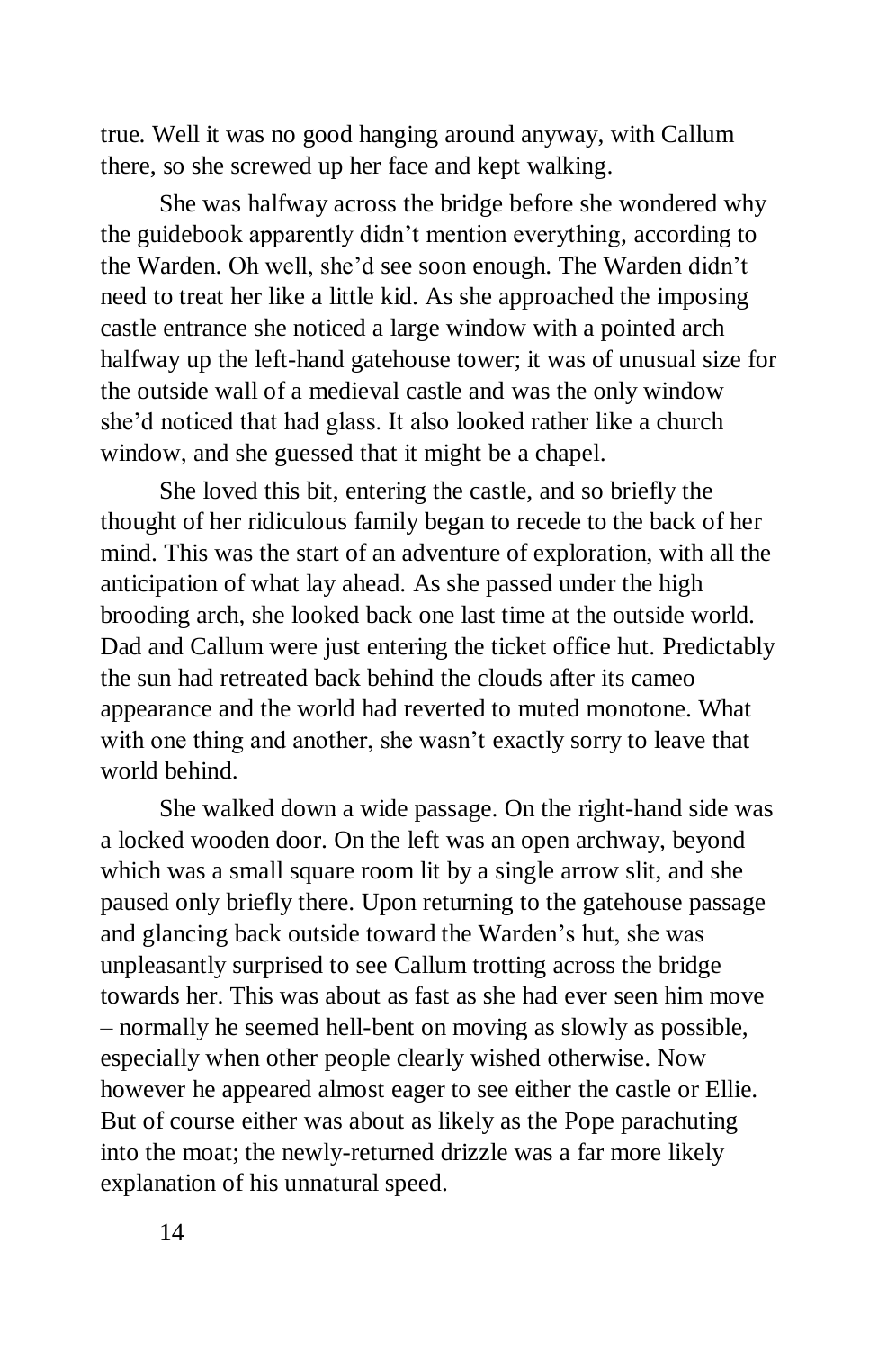"Rob said you've got to wait," Cal called out in a kind of panting whine.

"No he didn't. He wouldn't say that. Where is he?"

"Buying the tickets, what do you *think*?" he sneered, eyes rolling theatrically as he stopped in front of her. "Lame brain!"

"Well, I guess you want to come round the castle with me, don't you? I can see you can't wait to spend quality time with your step-sister."

Callum's eyes widened in mock horror. "You must be joking! Castles are *so* lame. Almost as lame as you." He smirked. "Rob says we can go to the football next week. Can't wait."

"No he didn't"

"How do you know? Why not anyway? It's not fair, always going to boring old ruins like this. We *never* go to a match. Why can't *I* get to choose sometimes?"

"Because football's too expensive. And anyway, it's *my* access day with Dad. It's only right it should be my choice. I don't ask you to come with us do I?"

"I don't want to come with you. I've got far better things to do. Susan makes me. Silly cow."

"That's your mum you're talking about, you idiot."

"What's it got to do with you? She's not your mum is she? And anyway, you were well out of order with your Dad back there, so you can't talk. He's *really* pissed off with you."

"Oh yes, I'm sure he is. He's ..." Ellie's voice dried up – her head was filled with Dad again and the recent row. Callum had hit a sore spot – and judging by the exultant sneer on his face, he knew it. "Oh, just get lost!" And with that, before he could reply she turned and marched further on into the gatehouse, determined this time to leave him behind – forever would be wonderful, but just for now would have to do.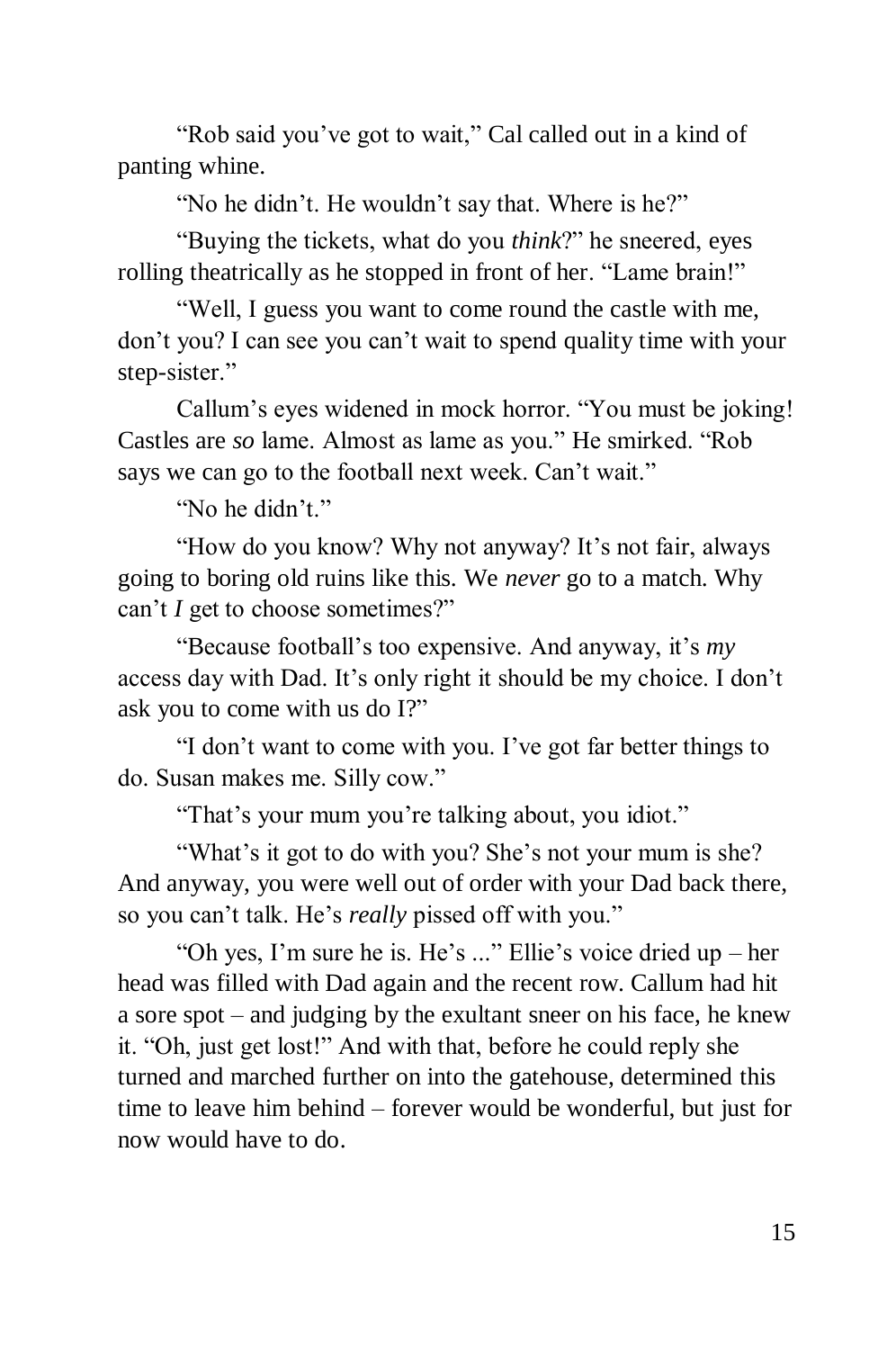She might have known that darling Callum wouldn't take her parting shot lying down, and sure enough she heard him call out something charming after her like, "No, *you* get lost, you sad ..."

It was then that Ellie heard something else, something very quiet, as if Callum had started his last sentence with a shout and ended it with a whisper. She stopped and turned around – and when she did so, she was surprised to see that she was further down the passage than she thought. In fact Callum, framed in the grey archway of the front entrance, looked a bizarrely long way off. She rubbed her eyes, but that made his slight distant figure look more blurred, not less.

## *Don't go*

"What?" She looked around – nothing. Oh great – now she was hearing things. The domestic aggro must be getting to her even more than she thought. It was messing her head up. "Get lost," she muttered again, this time directed at Callum, Dad and all of the empty air around her. She resumed her hurried progress into the castle before her mind could play any more tricks on her. The next moment, as she emerged from the other end of the passage and into the outer bailey, a blinding light flashed into her eyes and she had to put up her hand to shade her face.

She stood for a few moments, blinking her watering eyes. The sun, piercingly bright, hung in a deep blue sky with just one tiny wisp of a cloud in view. The weather had certainly changed dramatically for the better. She looked back in to the gatehouse passage, but with her eyes now adjusted to the vibrant sunlight she could perceive only a deep inky blackness there, with (thank goodness) no sign or sound of Callum.

Ellie began to survey the scene before her to get her bearings. On her right and straight ahead were the curtain walls of the outer bailey, and away over to the left was a tumbling range of walls and buildings – a quick consultation of her guidebook confirmed that this was the inner bailey, as she would have guessed – and the top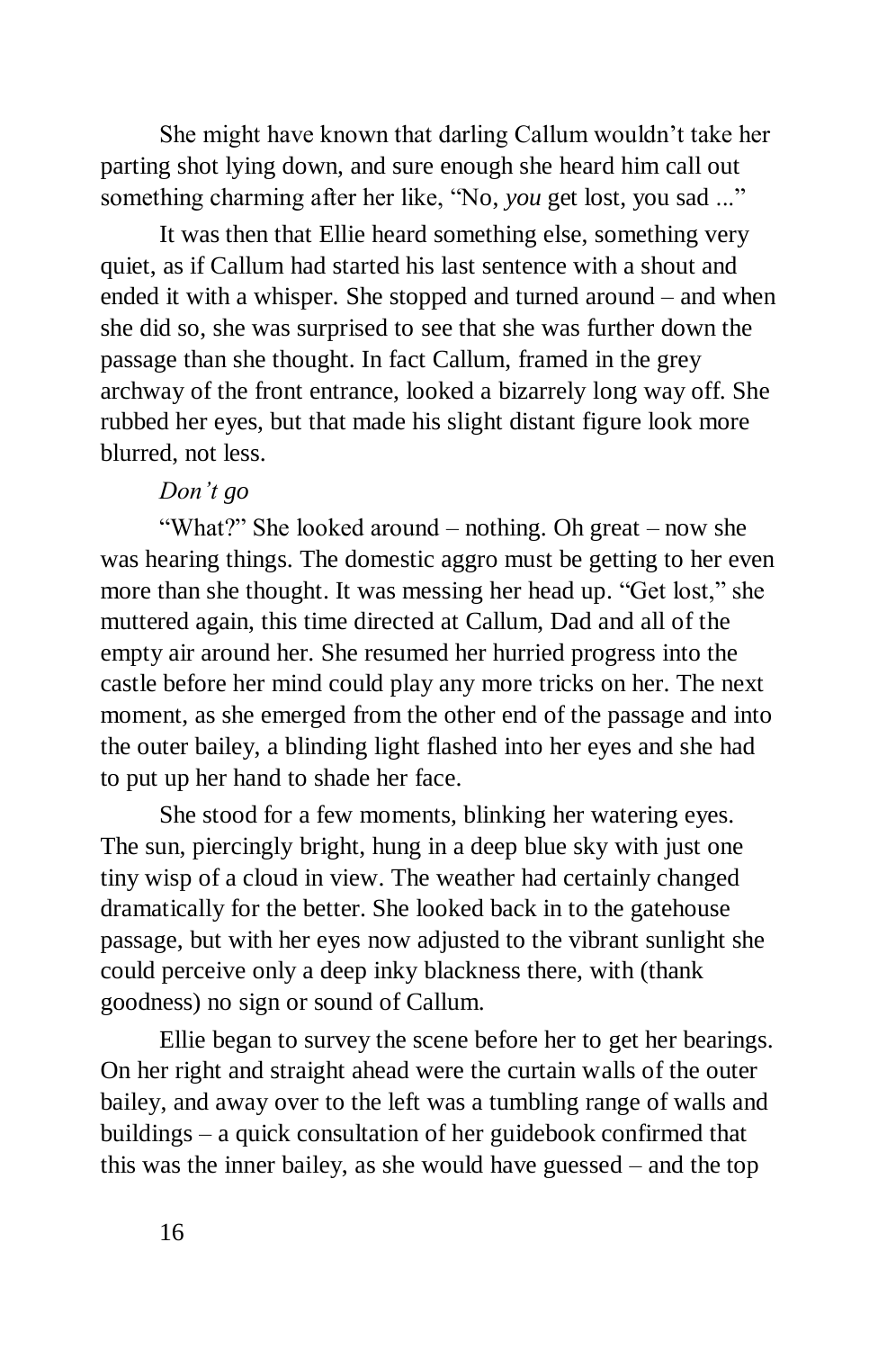of the square grey keep could be seen rising above the ruined masonry.

Behind her, to the right of the entrance passage as she looked at it now, a flight of stone steps led three or four metres up alongside the gatehouse tower wall, and at the top was a doorway. She decided to begin her exploration by climbing these rough steps; then at the top she paused and turned round as a random thought struck her. In the middle of the expanse of grass in the outer bailey there were three people sitting on a red picnic blanket; and, in the direction of the keep, she noticed two more figures down in the inner bailey. She thought back to the car park – only one other car there, which she had assumed was the Warden's. That had led her to think the castle would be pretty much deserted, but it wasn't. Where had these people all come from? The castle was quite a distance from the nearest town or any main road and was the kind of place that people had to drive to. Not only that, but hadn't the Warden said something about there being no other visitors today?

Ellie mentally shrugged, turned and passed into the cool shimmering darkness that lay beyond the doorway at the top of the steps. Immediately she saw the same large, church-like window she had first noticed from the gatehouse bridge outside – yes, this must be the chapel. Slowly the rest of the room began to take shape around her. The sandstone walls looked smoother here and the ceiling above was vaulted, while the floor beneath her feet was of dully shining paved slabs. Directly in front of the window at the far end was a large plain stone block, presumably some kind of altar. The light coming through the window was dim and grey – the glass must have been as dirty as Dad's car – but the sunlight from the doorway behind her cast a hazy golden glow around the centre of the chapel. She breathed in the familiar castle smell, musty and dusty, of old stone bowed down by the weight of centuries.

She moved further into the room, and as she did so noticed a lighter coloured oblong shape about halfway along the right-hand wall. Approaching it she saw a stone plaque with some indistinct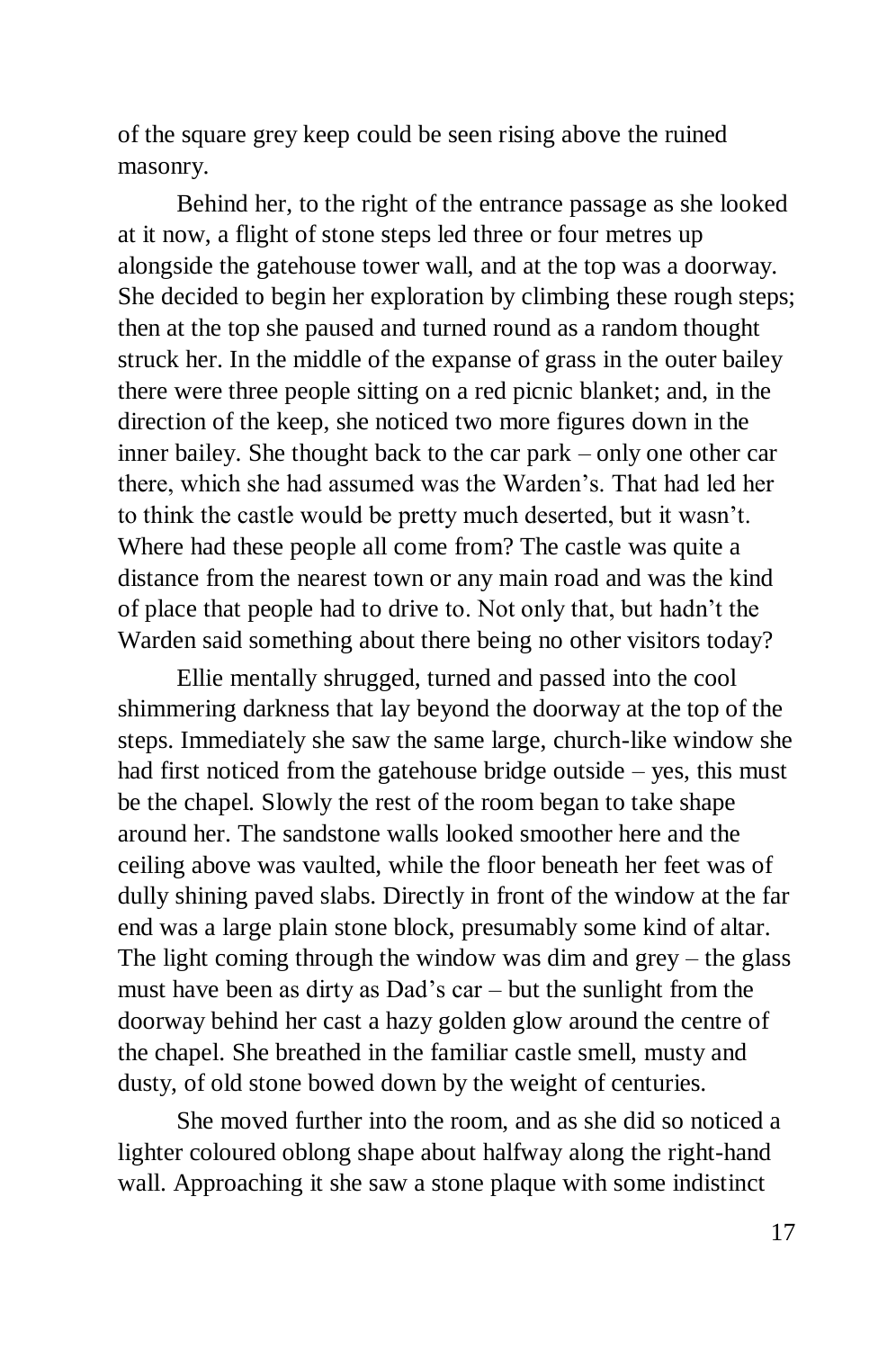carved lettering. She bent her head forward and squinted hard, the words swam into focus and she read:

### John  $XIV: I - III$

It looked like a Bible verse reference; the numbers were Roman numerals, but she couldn't quite remember her Roman history lessons well enough to decipher them all.

Ellie began to move away, over towards the altar. Until something made her turn back and look at the plaque; and for some reason it suddenly appeared much clearer, the lettering so distinct that she could read it easily now from several metres away. In fact the words and numbers, which she could have sworn were so spindly and faint, now seemed almost to jump off the wall, as if projected onto the stone surface rather than etched into it. She blinked – was that writing getting … bigger? And what did it say now ...?

John  $14: 1 - 3$ 

But surely, they had been Roman numerals just now? Hadn't they?

She felt the hairs on her arms stand on end. She hadn't realised how cold it was in the chapel. Shivering, she looked back towards the door; the light coming through was now muted, with a greyish tinge as if the sun outside had gone behind a cloud.

Ellie never normally felt afraid in castles, but there had been another time the year before when she had been exploring a desolate, sprawling ruin on the windswept Northumbrian coast. She had been standing alone beneath the skeletal shell of a jagged tower, surrounded by a deep oppressive silence broken only by the mournful cries of sea birds as they wheeled aimlessly above and around the black mossy tops of the high walls in front of her. At that moment she had found herself engulfed by a feeling that she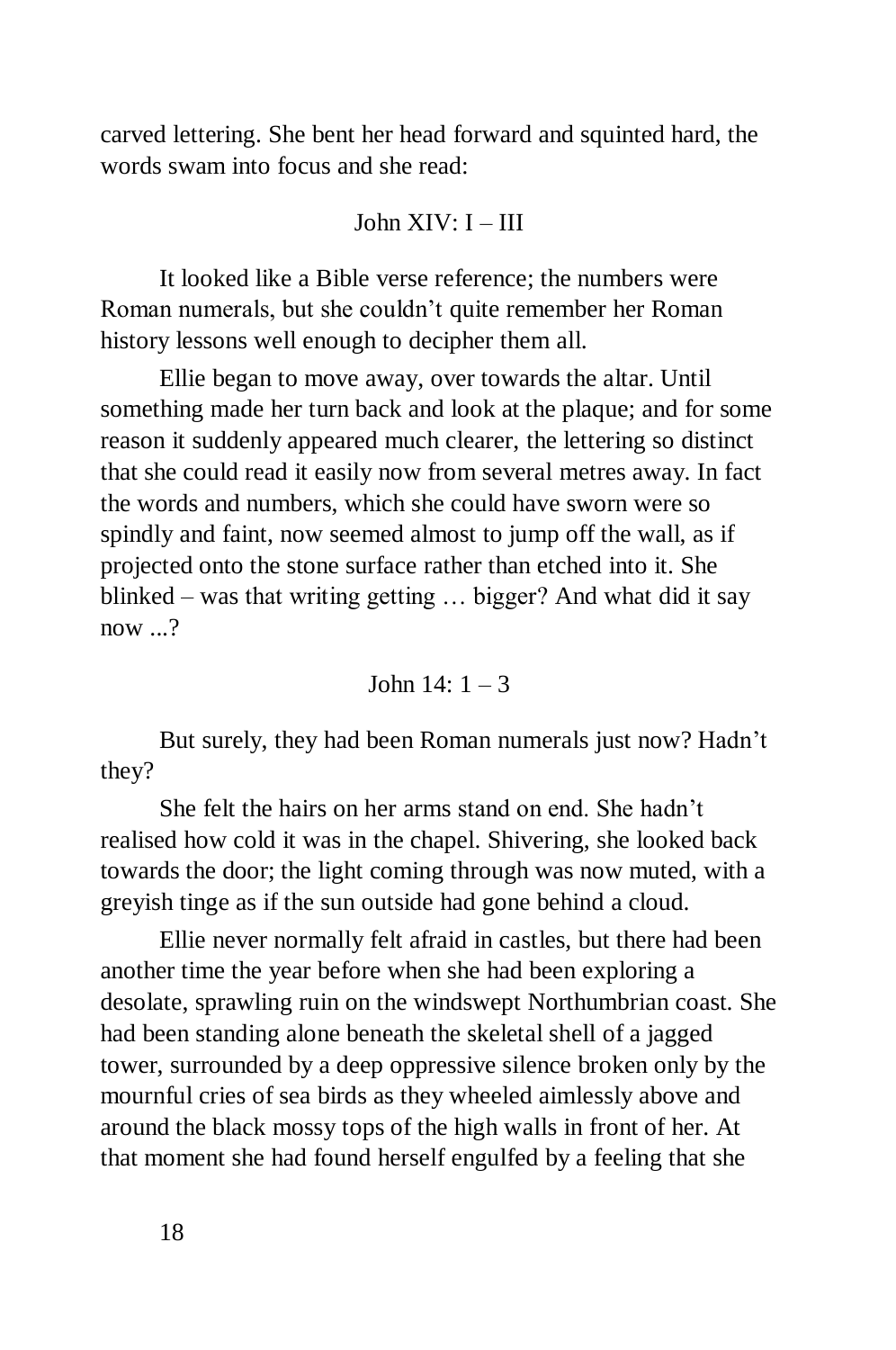could only describe as a kind of lonely despair – and more than that, a sense that she *shouldn't be there*, that there were things that wanted to be left alone. She had left that castle quickly, looking back only once at the jumbled stone walls and towers that lined the barren horizon, all the time telling herself she was just being stupid but never slowing her pace nonetheless. But that had been such a stark, forlorn kind of place and there had been no-one else around, and Dad had stayed back in the car park that time. She had been utterly alone. Pentrillis Castle was not a wild place like that, and she knew that just outside the chapel door were other people including, probably by now, her Dad and step-brother.

But now, here … there might not be anything that didn't want her there ... but there was something. Had the shadows around the edge of the chapel grown *darker*, as if her eyes, instead of growing more used to the gloom, were finding it more and more difficult to penetrate? She became intensely aware of her own breathing – quick, ragged.

What was that? She gasped and closed her eyes, daring to look no more, but if anything that made things worse. She became certain that the shadows were stirring in the dead air all around her. Swallowing, she tasted the acid bitterness of sick in the back of her throat.

And then – even in that crushing silence, on the very edge of her hearing, she thought she heard the smallest impression of a whisper.

## *I'm lonely*

Something snapped. Ellie tore towards the doorway, throwing herself blindly at the light. The next moment was all yellow-white glare, and for one split second she felt the glorious rush of freedom of an animal escaping from a trap – until she put down a foot only to feel empty air beneath it. In a flash of horror she knew that she had stumbled over the unguarded edge of the steps. Her stomach